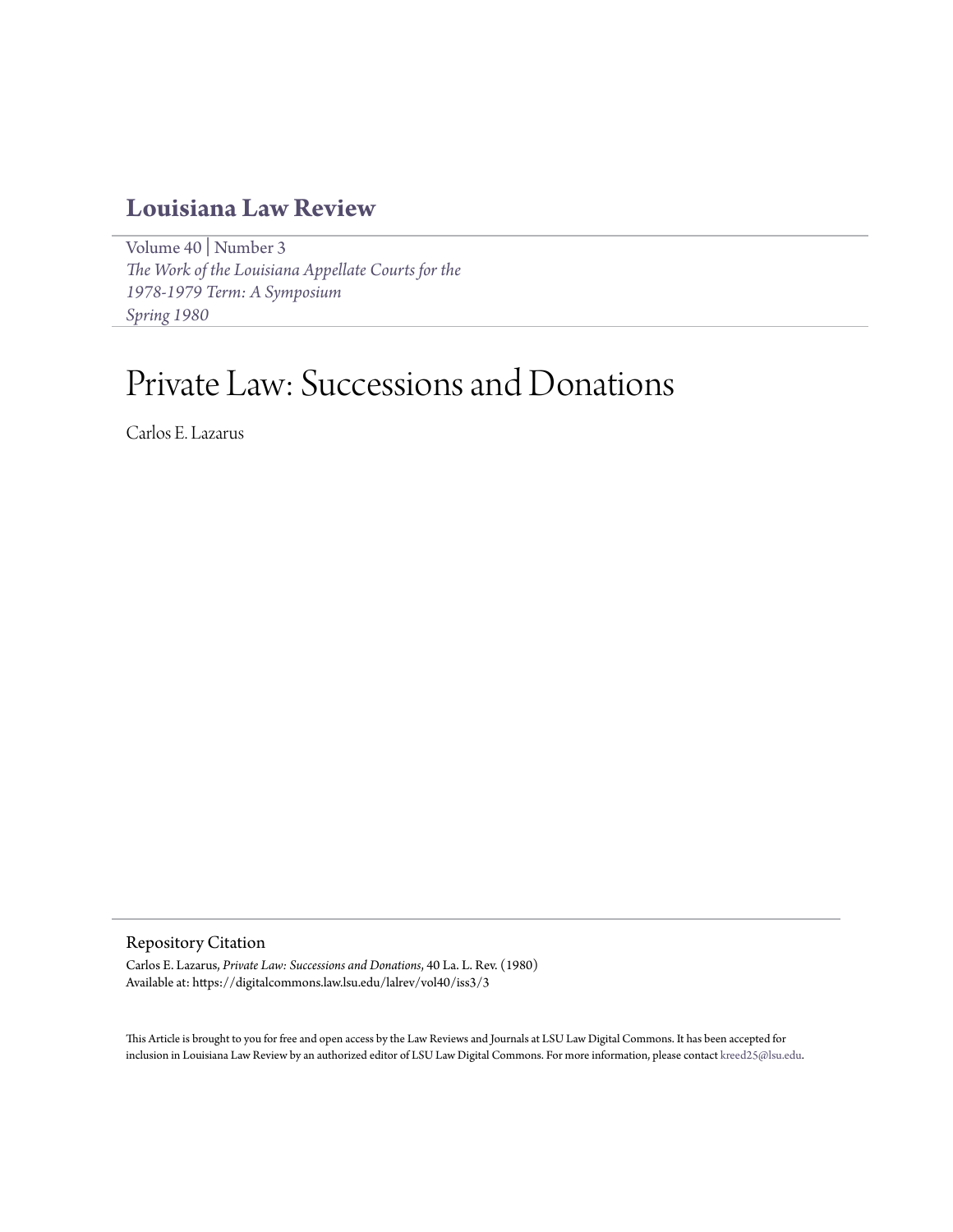# **SUCCESSIONS AND** DONATIONS

#### *Carlos E. Lazarus\**

### DONATIONS INTER VIVOS: FORMAL REQUIREMENTS-ONEROUS AND REMUNERATIVE DONATIONS

In addition to the purely gratuitous donation inter vivos, articles 1523-25 of the Louisiana Civil Code also contemplate the making of gratuitous dispositions which either impose charges on the recipient or compensate him for services rendered. These are denominated onerous and remunerative donations, respectively. But these articles also provide that these dispositions do not constitute *real donations* if the value of the thing given does not *manifestly* exceed the value of the charge imposed or if the value of the service to be compensated, appreciable in money, is *little inferior* to the value of the gift, and that consequently, in such cases, the "rules peculiar to donations" do not apply.' These articles were the basis for the decision in *Succession of Danos,2* in which the succession representative sought to obtain certain bank certificates of deposit from the defendant, who alleged that the certificates had been given to her by the deceased for services she had performed for him. Having determined that the aggregate value of the certificates (\$26,091.97) greatly exceeded **(by** one-half) the value of the services (\$12,110), the First Circuit Court of Appeal, although declaring that the "trial judge was correct in holding that it was a remunerative donation," must have

In the opinion of the writer, although the question whether the value of the gift *manifestly* exceeds the value of the charges or whether the value of the services is *little inferior* to the value of the gift appears, by the language used in articles 1524 and 1525, to be relative to the values involved and is to be determined in each case as any other question of fact, article 1526 fixes a mathematical formula which apparently allows the court to reach a determination of the issue as a matter of law. Thus, where the value of the gift exceeds by one-half the value of the charge imposed or the value of the service to be compensated, and in which the disposition partakes of both a commutative and a gratuitous contract, the gratuitous character of the contract prevails and it is therefore subject to the rules of donations.

2. 359 So. 2d 679 (La. App. 1st Cir.), *cert. denied,* 362 So. 2d **577** (La. 1978).

<sup>\*</sup>Professor of Law, Louisiana State University.

<sup>1.</sup> The necessary implication is that these dispositions are in reality commutative contracts in which the onerous character of the contract prevails, there being no *animus donandi* on the part of the donor. This is particularly true of a disposition made in compensation for services which constitutes a veritable *dation en paiement* in which the services rendered have a monetary value (article 1525 says "appreciated in money") for which the donee would have the legal right to enforce payment. Otherwise, the disposition would constitute a simple donation, unless the donor had acknowledged himself as debtor by virtue of the natural obligation created by the services. *See* Succession of Henry, 158 La. 516, 104 So. 310 (1925).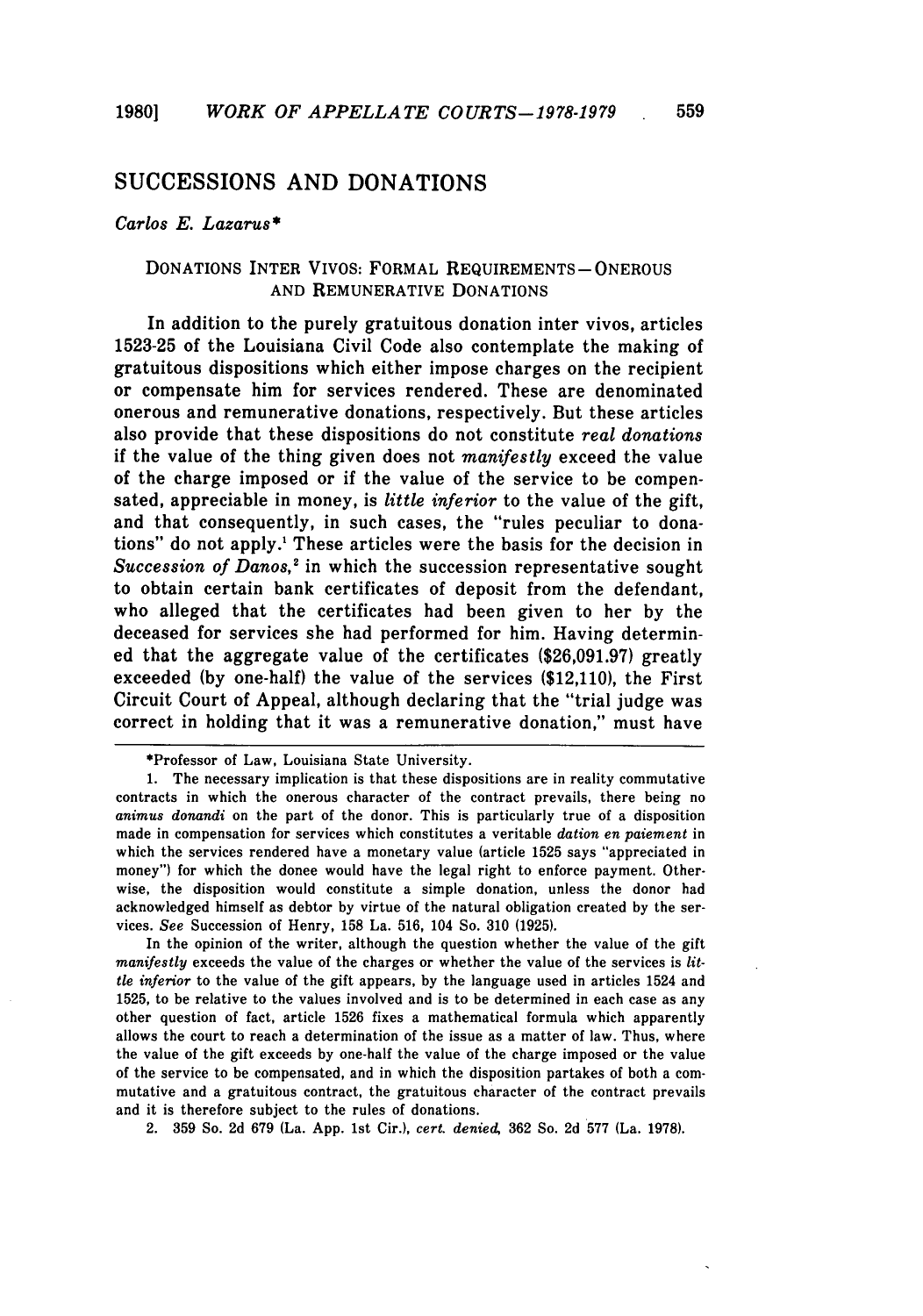determined that the disposition was purely gratuitous because it affirmed the trial court's judgment declaring it null for lack of form.'

#### **TESTAMENTARY DISPOSITIONS: FORMAL REQUIREMENTS-CAPACITY**

In *Succession of Kite,"* the surviving children of the deceased brought an action to annul the probated statutory will of the deceased, alleging that the testator did not know how to read and that, therefore, the will was invalid.' In affirming the lower court's **judg**ment declaring the will invalid, the appellate court noted that although the evidence adduced **by** the defendant-proponent tended to show that the testator could identify numbers in a telephone directory and further established that the testator could sign his name, the defendant had absolutely failed to produce any evidence establishing the testator's ability to read.<sup>6</sup>

An identical question was presented to, and an identical result reached **by,** the Fourth Circuit Court of Appeal in *Succession of Palermo,* **359** So. **2d** 1040 (La. **App.** 4th Cir. **1978),** which involved bank savings and checking accounts and savings accounts in building and loan associations alleged to have been donated **by** the delivery of the passbooks and other documents of title.

4. **366** So. **2d 602** (La. **App. 3d** Cir. **1978).**

**5. LA.** R.S. 9:2443 (Supp. **1952),** *as amended by* 1964 La. Acts No. 123, provides in pertinent part: "[Tihose who know not how or are not able to read, cannot make dispositions in the form of the will provided for in Revised Statutes 9:2442, nor be attesting witnesses thereto." Insofar as applicable to the capacity of the testator, this provision would not prevent a person who is unable to read from making a valid statutory will if confected pursuant to Act 333 of 1976, which amended Revised Statutes 9:2442 to provide the method for and the formalities to be observed in the confection of the testament when the testator is blind or is unable to read. *See The Work of the Louisiana Appellate Courts for the 1975-1976 Term-Successions and Donations,* 37 **LA.** L. REv. 421 (1977).

6. Although it should be observed that the testimony on behalf of the plaintiffs appeared to preponderate in favor of the testator's complete illiteracy, it appears that the court was more concerned with the inability of the defendant to establish the capacity of the testator than with the ability of the plaintiffs to prove the incapacity of the deceased at the time of the making of the will. It is true that article 2932 of the Code of Civil Procedure ordains that if the action to annul a probated testament is instituted within three months from the date of probate, as was the case here, the defendant has the burden of proving the *authenticity* of the testament and its *validity as to*

**<sup>3.</sup>** Article **1536** provides that donations of incorporeal rights must be made **by** an act passed before a notary public and two witnesses.

**A** similar question was presented to the Second Circuit Court of Appeal in *Burkes v. Barbour,* 364 So. **2d 1059** (La. **App. 2d** Cir. **1978),** in which the deceased, **by** an act under private signature, had assigned his shares in a savings and loan association to the defendant and had added the name of the defendant to the savings account book and in the records of the association; the attempted donation was declared null for noncompliance with article **1536** of the Civil Code. The court also held that the disposition could not have been characterized as a remunerative donation because the services alleged to have been performed **by** the defendant had been already fully compensated in cash.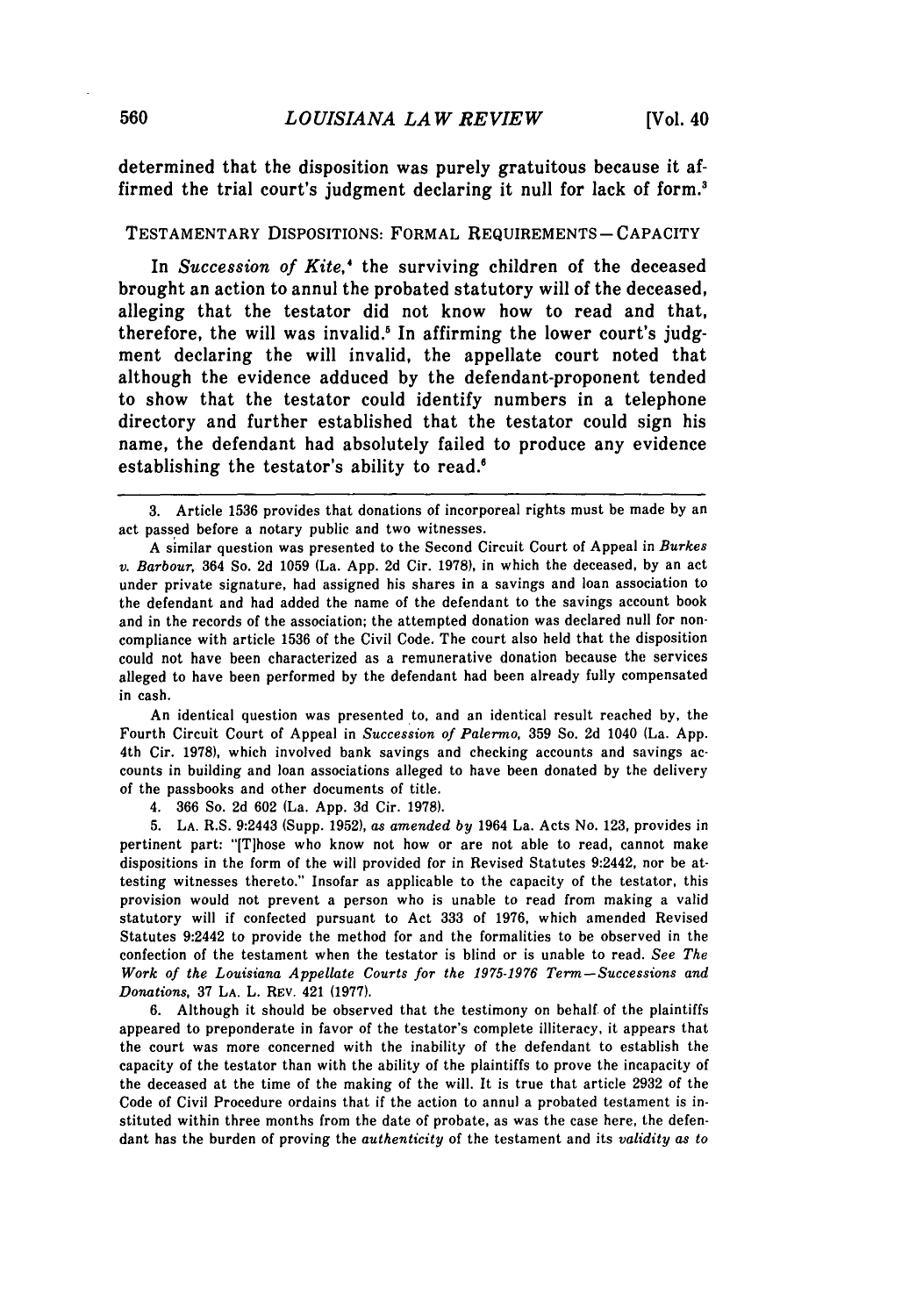A nuncupative will by private act was declared null in *Succession of Roussel7* for non-compliance with the formalities required by articles 1581 and 1594 of the Civil Code.' The will had been dictated by the testator to a notary in Vacherie, Louisiana, a community situated partly in St. James Parish and partly in the parish of St. John the Baptist. Of the six Vacherie residents who had witnessed the will.<sup>9</sup> four resided in the St. James side of the town and two in the St. John the Baptist side. 10 Adhering strictly to the provisions of the above cited articles of the Code, the Louisiana Supreme Court, thus determining that there were only four qualified witnesses residing in the parish where the will was executed, declared it an absolute nullity under article 1595.

There were at least four cases during this term in which the requirements of article 1588 of the Civil Code were invoked. In *Succession of Posey,"* the trial judge refused to admit to probate a handprinted document as an olographic will because it had not been written and signed in longhand. In affirming, however, the appellate court based its decision on the grounds that the proponent had failed to produce the two credible witnesses required by article 2883 of the Code of Civil Procedure to prove that the document had been written by the deceased. Hence, it found it unnecessary to resolve the other issue.<sup>12</sup>

In *Succession of Montero*,<sup>13</sup> the Fourth Circuit Court of Appeal,

7. 373 So. 2d **155** (La. 1979).

8. These articles require that the testament be executed in the presence of five witnesses residing *in the place, ie., in the parish,* in which the will is received.

**9.** The report of the case does not indicate whether the six subscribing witnesses were in addition to the notary to whom the will appears to have been dictated, or whether the notary was counted as one of the six. Nor does it indicate why the testament was not initially offered for execution as a nuncupative will **by** public act, without probate.

**10.** This was a determination of fact made from the evidence presented, which was contrary to the determination made **by** the Fourth Circuit Court of Appeal. *See* Succession of Roussel, **365** So. **2d 908** (La. **App.** 4th Cir. **1978).**

**11. 367** So. **2d** 1243 (La. **App. 3d** Cir. **1979).**

12. It is suggested that a document, whether hand-printed or written in longhand, meets the "entirely written" requirement of article **1588** of the Civil Code. *Cf.* Prudhomme v. Savant, **150** La. **526, 90** So. 640 **(1921)** (admitting to probate a typewritten document as a nuncupative will **by** public act).

**13. 365** So. **2d 929** (La. **App.** 4th Cir. **1978).**

form; nevertheless, it is the plaintiff in nullity who bears the burden of proving the incompetency of the deceased at the time of the confection of the will. Lewis v. Dejean, **251** So. 2d 124 (La. App. 3d Cir.), *cert. denied,* 259 La. 879, **253** So. 2d 215 (1971). This issue was presented this term in the Fourth Circuit Court of Appeal in *Succession of Zinsel,* **360** So. 2d 587 (La. App. 4th Cir. 1978), in which a judgment dismissing a petition to annul a statutory will was affirmed, the plaintiff having failed to discharge his burden of establishing lack of testamentary capacity.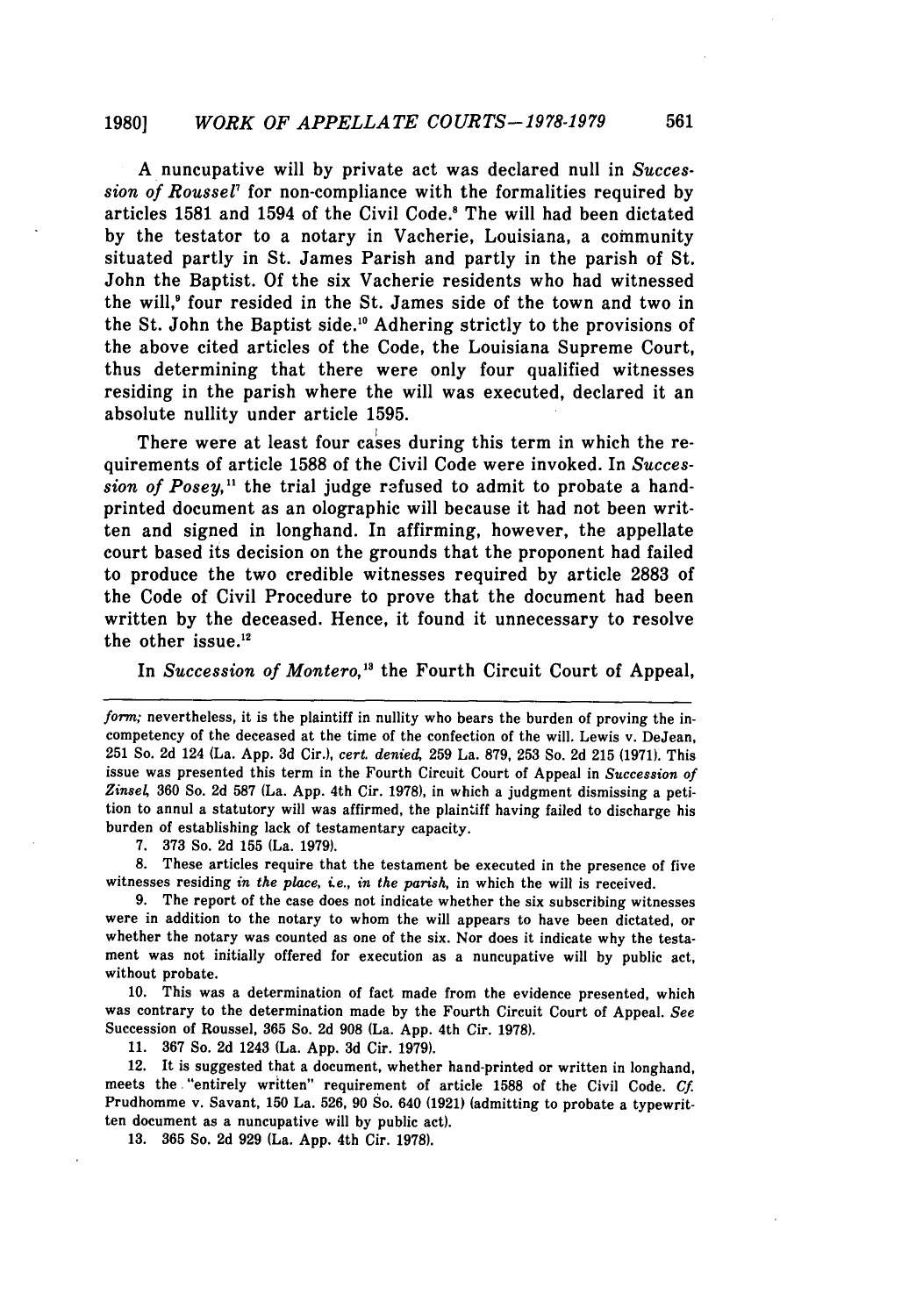on the authority of *Succession of Boyd*,<sup>14</sup> properly upheld the validity of an olographic will dated "5/29/74," the evidence showing beyond dispute that it had been written on May 29, 1974, while the testator was awaiting surgery. *Succession of White,"* on the other hand, presented a more delicate question. The district judge denied the probate of a purported olographic will bearing only the month and day "November 15" because, without a year or suggested year in the hand of the testator, there was no date at all (as distinguished from an ambiguous date). Therefore, it failed to conform to the requirements for the olographic will. Also relying on *Boyd,* the Second Circuit Court of Appeal reversed, taking the position that the document indeed had a date, although an incomplete one, and remanded the case for the purpose of admitting extrinsic evidence to resolve the ambiguity."

In *Succession of Burke,17* the questioned document was a printed form-designed for a statutory will-that the deceased had completed by filling in the blanks in his own hand."8 In affirming the

 $\mathbf{r}$  . The set of  $\mathbf{r}$ 

16. This is indeed a departure from the position taken by the Louisiana Supreme Court in *Succession of Lefor* 139 La. 51, 71 So. 215 (1916), and in *Succession of Boyd,* 306 So. 2d 687 (La. 1975). In *Lefort,* the court stated:

There is a physical difference between a document without a date and one with an uncertain date. There is a legal difference between supplying a missing date, or any part of it, by facts outside the will, and establishing certainty concerning an ambiguity, or uncertainty, or doubt in an existing date. The former cannot be done because it is of the essence of the validity of a will that it be dated "by the hand of the testator" **(C.C.** 1588, [1581]), and it cannot be "dated" in any other way

139 La. at 78, 71 So. at 235. And in *Succession of Boyd,* after quoting the above passage, Justice Dixon continued:

The approach used in the Succession of Lefort . . . is supported by reason, and comes much closer to accomplishing the public policy of the State **....** There is a physical difference, said the court in *Lefort,* between a document without a date and one with an uncertain date. An absent date cannot be supplied, for it must come from the hand of the testator. An ambiguous date is an entirely different matter **....**

306 So. 2d at 692. The writer submits that the decision of the trial court was correct. A "date" that lacks any of its component parts (the day, month, and year) or a date in which the component parts are unclear or ambiguous and cannot be reasonably ascertained by other admissible evidence constitutes no date at all. It is unfortunate that the supreme court was not given the opportunity to pass upon this very important issue.

**17. 365** So. **2d 858** (La. **App.** 4th Cir. **1978).**

**18.** The hand-written portions of the document were the date "Jan. **15, 1961"** and the words "to my sister Delia (Mrs. M. **J.** Derbes); my interest in property at **6315** West End Blvd.-Also whatever Bank Balance **I** have in the Whitney National Bank, City Branch Bank-and Insurance as covered **by** Policy of F. F. Hansell **&** Bro. Ltd. To be shared equally with my other sister Mrs. **C. A.** Schreiner." *Id.* at **859.**

<sup>14. 306</sup> So. 2d 687 (La. 1975).

<sup>15. 367</sup> So. 2d 161 (La. App. 4th Cir. 1979).